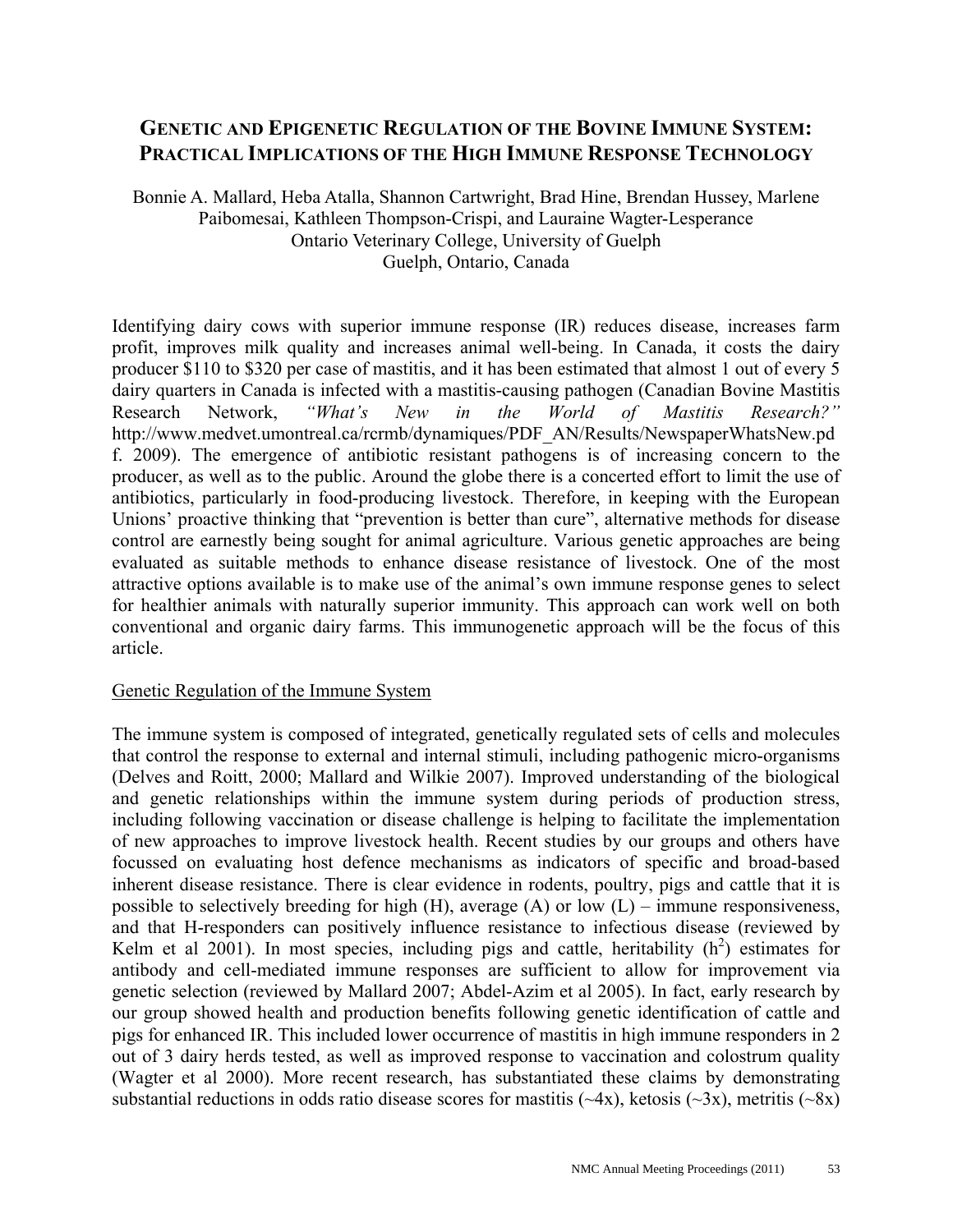and retained placenta  $(\sim 2.5x)$  of cows with both high antibody and cell-mediated immune responses in a large commercial US herd (DeLaPaz 2008, Table 1). Our group refers to these individuals with both higher and more optimally balanced antibody and cell-mediated immune responses, as High Immune Responders, and we have developed a patented test system to quickly identify these animals within dairy herds. This method is referred to as the *High Immune Response* (HIR) technology.

Using quantitative genetic methods to identify and select individuals with higher breeding values for immune response traits is one of the novel genetic tools that does not require molecular genetic manipulation of the animal and therefore avoids current controversies surrounding production of genetically modified organisms (GMOs). Nonetheless, the advantages of modern molecular genetics techniques are being employed at the laboratory level to identify and study favourable animal genotypes. Genetically selected and immunologically-defined populations possess the variation required to adapt under conditions of natural and artificial selection, and thus can be utilized as a tool to understand the genes and proteins which govern these phenotypes (Glazier et al 2002). For example, as a means to discover new genes or pathways that regulate the immune system of dairy cattle a bovine immune-endocrine microarray chip was produced in our laboratory and has been used to identify genes associated with H, A and L immune responsiveness and to determine genes that affect disease resistance (Tao et al 2007; Nino-Soto et al 2008). Genes identified as being expressed differently between and the H and L responders included immune response transcription factors, cytokines, histocompatibility and Tcell receptor genes (Nino-Soto et al 2008). Additionally, certain bovine IR genes have been shown to express single nucleotide polymorphisms (SNPs) that associate with high and low somatic cell scores and other dairy traits (Sharma et al 2008; Pant et al 2008; Leyva et al 2008a,b). These SNPs may also associate with H and L-IR and are now being examined in this context.

### *Features that Distinguish High Antibody and High Cell-mediated Immune Response Phenotypes*

Practically speaking, since antibody and cellular immunity are key aspects of the adaptive immune system that are critically important in control of extra- and intra-cellular pathogens, respectively, it is best to select animals that have both high antibody and high cell-mediated immune responses. This produces animals with a well balanced IR profile, capable of defending against a wide array of diverse pathogen. The HIR technology is designed to identify those cows and calves with robust and unbiased immune responsiveness that can be kept for future breeding to improve herd health, while low immune responders may be culled from the herd.

Academically, it is of interest to better understand the immunological features that distinguish the various IR phenotypes. In order to do this, we have classified Holsteins ranging in age from 6-30 months as having either high antibody-mediated immune response (HiAMIR) but low cellmediated; or high cell-mediated immune response (HiCMIR) but with low antibody. As one might have expected those individuals with HiAMIR had significantly more B-lymphocytes which are the cells involved in antibody production compared to HiCMIR animals. Conversely, HiCMIR responders had significantly greater numbers of certain T-lymphocyte subsets, particularly T-cells of the WC1+ (gamma-delta) phenotype. The T-lymphocytes are those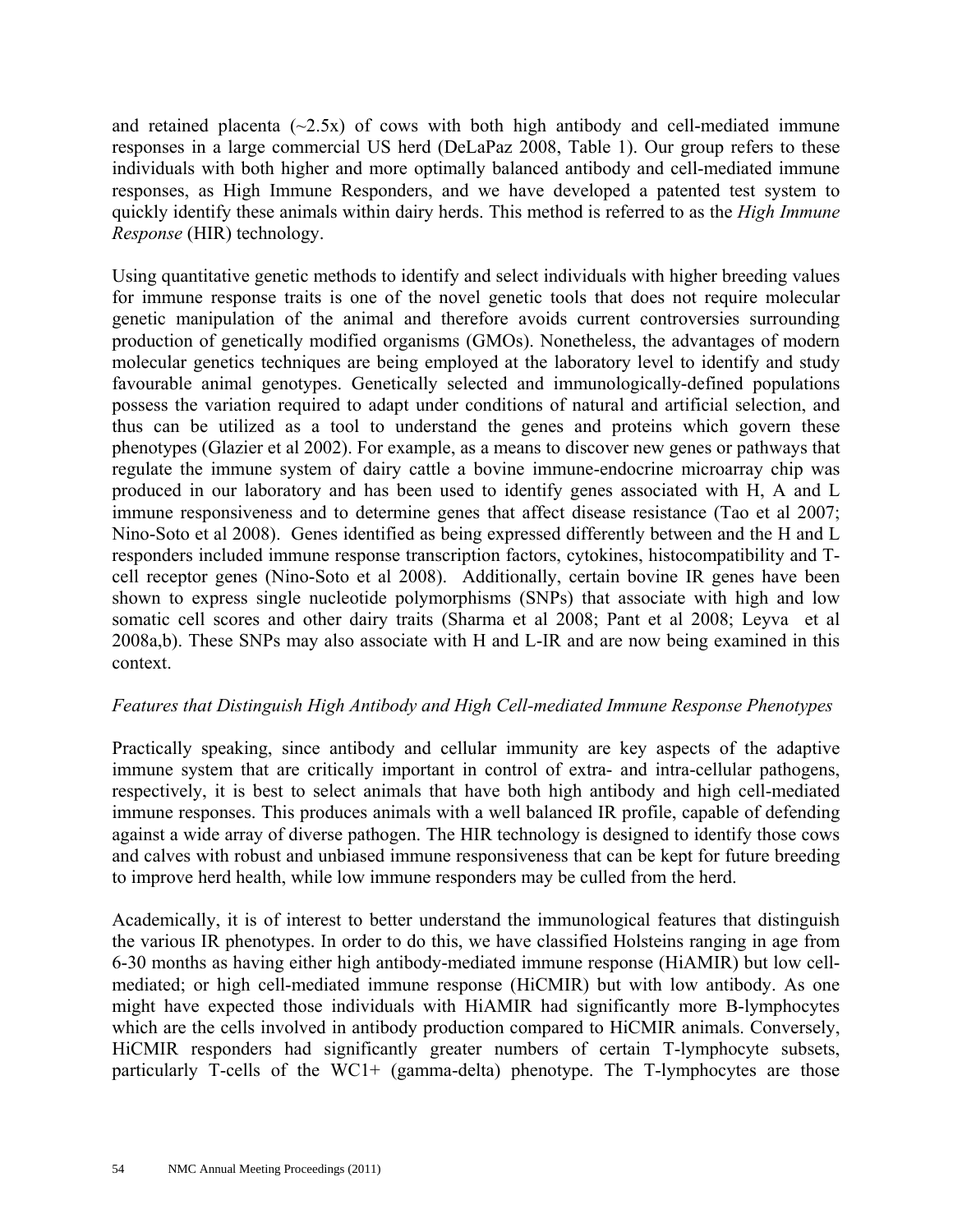leukocytes particularly important in generating cellular immunity to intra-cellular pathogens. Additionally, T-helper cells support antibody responses to a wide range of T-dependant antigens.

High immune responders identified using the patented test system also had greater numbers of other leukocyte subpopulations. For instance, the HiCMIR animals also had significantly greater numbers of monocytes, whereas the HiAMIR tended to have more neutrophils. Some of these parameters were influenced by age or pregnancy and must be appropriately accounted for in the statistical models (Hine et al 2010). Improved kknowledge of how age and pregnancy influence antibody (type 1) and cell-mediated (type 2) IR will improve our ability to select animals with enhanced immune responsiveness and resistance to various pathogens. It is worth noting that in general a calf identified as a high responder will maintain that classification as a mature lactating cow. Therefore animals only need to be tested and classified based on their IR breeding value once in their lifetime. This information helps us to better understand the mechanisms that underpin the improved immunity of high responders and the increased value of those animals that have both high antibody and cell-mediated immunity.

#### *Evaluating Immune Response in Cohort Herds across Canada*

Recently, in collaboration with the Canadian Bovine Mastitis Research Network (CBMRN), 690 cows from 58 herds across Canada were immunized using the patented system to evaluate their IR profiles. Three blood samples and a simple skin test were taken to measure specific antibody and delayed-type hypersensitivity as an *in vivo* indictor of cell-mediated immune responses, respectively. Enhancing both antibody plus cellular immunity is especially important for diseases such as mastitis where there are multiple causative organisms that require various immunological mechanisms to control the disease.

High, average and low immune responders were found within each herd in all regions across Canada. Ranking of cows could be compared within herd, within province and across regions based on either their phenotype or IR breeding values. In this Canadian study approximately 15% of cows were high, 15% were low, and 70% were average immune responders with some slight differences between provinces (Thompson-Crispi et al 2010).

#### *Immune Response and Health*

Two other immune response trials have previously demonstrated that HIR cows have the lowest disease occurrence (Wagter et al 2000; DeLaPaz 2008). Now, through the CBMRN, data is available on clinical mastitis cases and analysis is underway to determine the association of HIR on incidence, duration and severity of mastitis. Preliminary results show that among all cases of clinical mastitis in the cows across Canada that were tested for immune response, cows classified as HIR had the lowest occurrence of coagulase-negative staphylococci (CNS).

#### *Immune Response and Production*

Results to date have shown that breeding for optimal high immune response based on both antibody and cell-mediated immune responses would not compromise production. There is evidence that some cows with only HiAMIR have lower milk production but cows with HiCMIR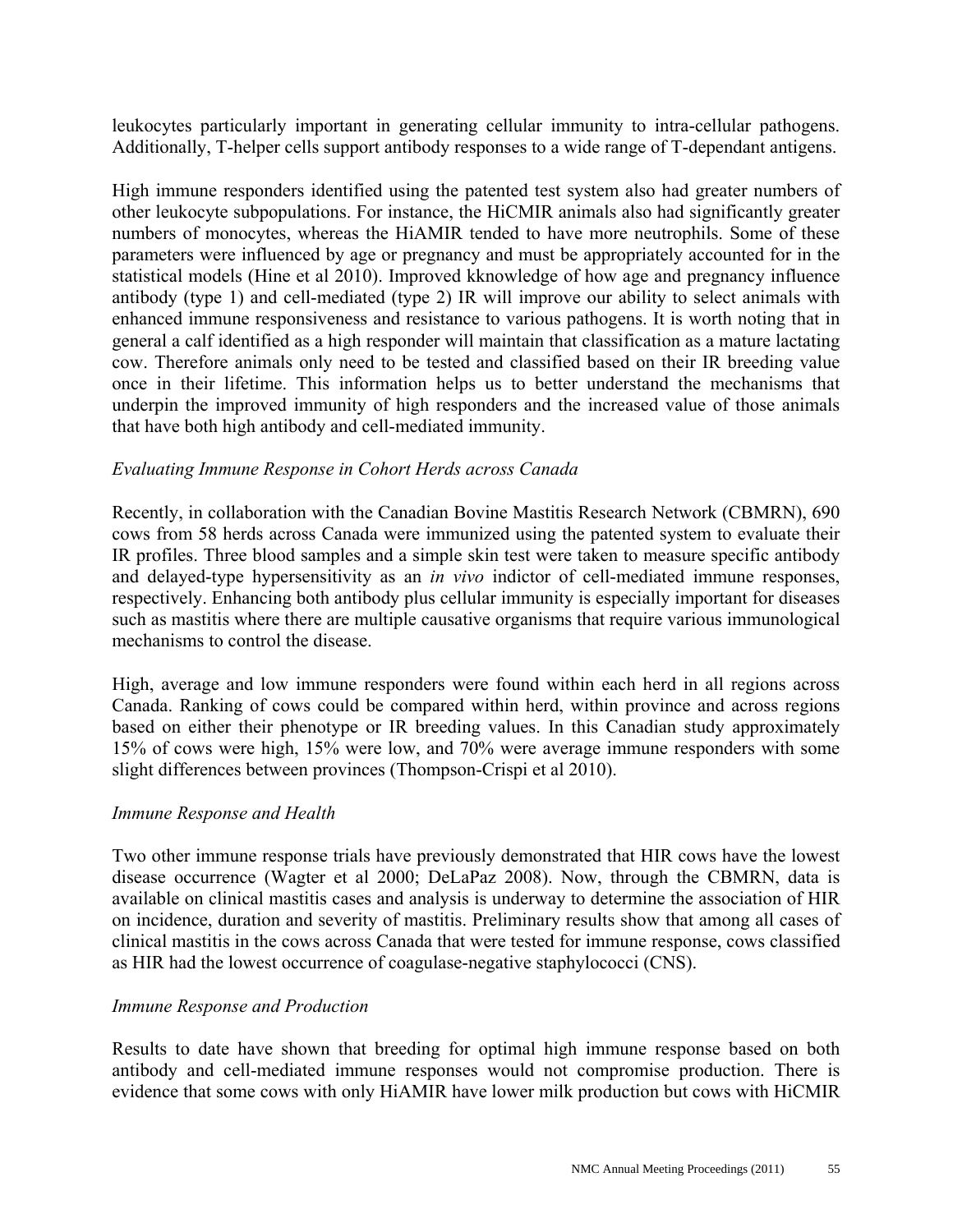have higher milk production (Wagter et al 2003; DeLaPaz 2008; Mallard 2007). Therefore when both traits are used in a selection index there is no adverse affects on milk yield, fat or protein. Similarly in the CBMRN study there were no differences in 305 day milk yield, protein yield, fat yield or overall lifetime profitability in HIR cows compared to low or average IR cows (Thompson-Crispi et al 2010).

### *Breeding for Optimal Immune Response in Canadian Holsteins*

Heritability is the proportion of the phenotypic variation in a trait that is due to genetics and this information is used to estimate an animal's breeding value for that trait – in other words the ability to transmit those genes to their offspring. Results of the CBMRN study showed the  $h^2$  of the antibody and cell-mediated immune response traits to be moderate to high, ranging from 0.14 – 0.56. This indicates that between 14% and 56% of the phenotypic variation in immune response can be explained by genetic variation. Using these heritability estimates, breeding values were calculated to rank cows for immune responsiveness (Fig 2). These results are similar to those found in previous studies (Mallard et al 2010). Since a significant genetic component has been identified in these IR traits, it is possible to include immune response in breeding programs to make genetic gains in overall dairy health.

### Immune Responses to Various Mastitic Strains of *Staphylococcus aureus*

In another aspect of our work, we were interested to evaluate antibody and cell-mediated immune responses to various *S. aureus* strains. In this set of experiments, 4 groups of Holstein cows (5 cows/ treatment) were infected by the intramammary route with one of 4 genetically characterized *S. aureus* strains; the naturally occurring Small Colony Variant (SCV Heba3231) (Atalla et al 2008), its parent strain 3231 (Atalla et al 2008), a genetically defined Newbould *hemB* mutant displaying the SCV phenotype, or the prototype strain Newbould 305.

Infected cows were monitored and given scores for the development of clinical mastitis based on systemic and localized signs (Atalla et al 2009*)*. Both SCV strains induced mild clinical mastitis, while both wild-type strains induced acute clinical mastitis (Atalla et al 2009). Somatic cell scores (SCS) from all treatment groups were significantly ( $p < 0.05$ ) higher at the first 5 days and up to day 36 post-challenge relative to SCS before challenge (Atalla et al 2009).

Anti-*S. aureus* IgG1 and IgG2 responses in sera and whey were determined using sandwich ELISA at days 14, 21 and 36 post-challenge. In addition, cows in each group were inoculated with the UV-killed homologous strain intradermally in the neck at day 24 post-challenge to induce DTH as an indicator of CMIR and differences in % increase double skin fold-thickness were measured at 6 and 24 h (Atalla et al 2010b). Both SCV Heba3231 and its parent strain 3231 induced strong type 1 immune responses as evident by significant ( $p < 0.05$ ) DTH, as well as IgG1 and IgG2 antibody responses in sera and/or milk whey with more of a type 1 bias (Atalla et al 2010). Type 1 immune responses are particularly important in the control of intracellular pathogens, such as SCVs that have the ability to survive inside host cells. Conversely, both the *hemB* mutant and Newbould 305 strains induced a type 2 response as indicated by failure to develop DTH and predominance of IgG1 antibody response in sera and/or milk whey (Atalla et al 2010).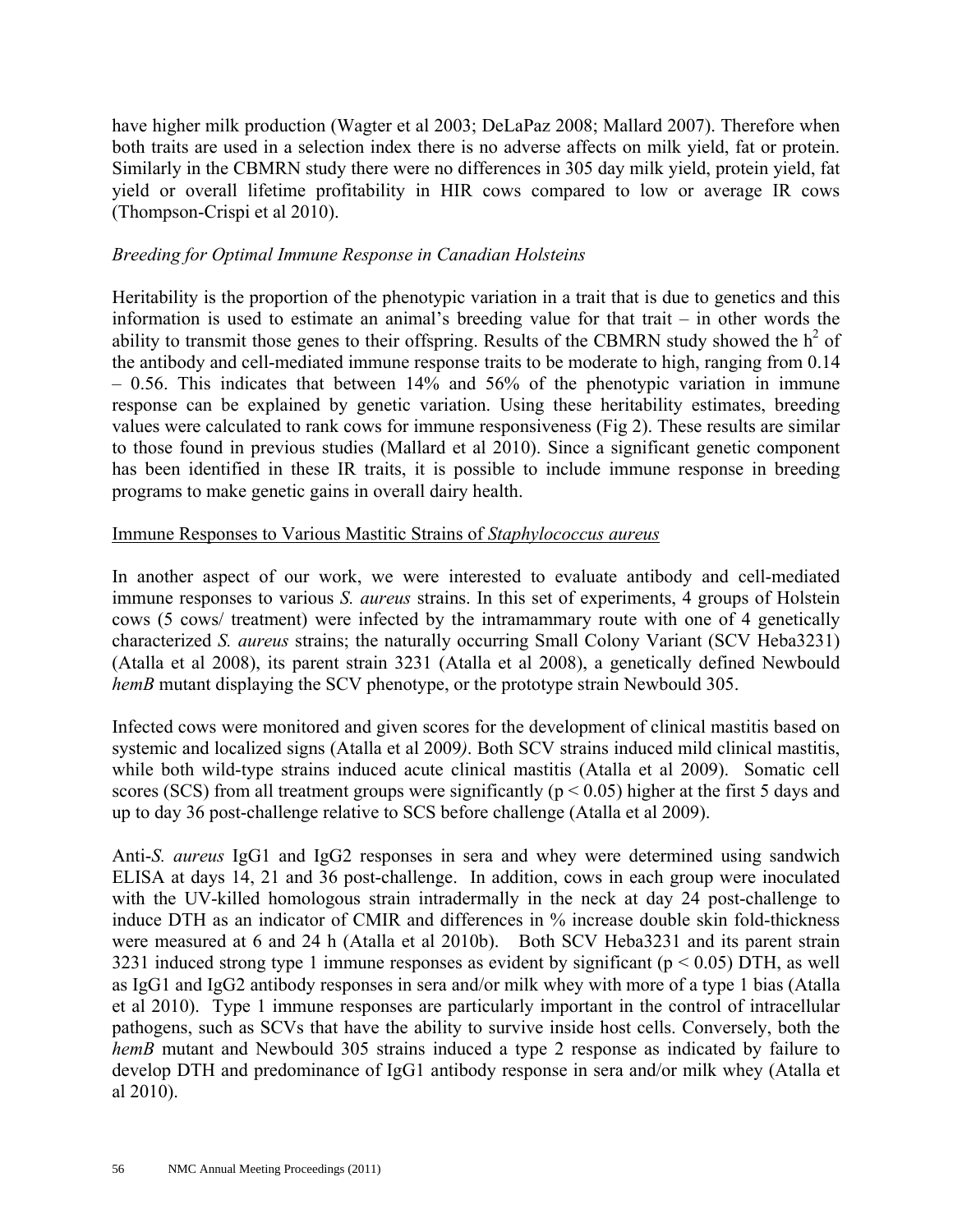The expression of cytokine marker genes, TNF-α, IL-8, TGF-β and IL-10, were also determined using real-time PCR in blood-derived mononuclear cells at days 0 before challenge and days 2 and 36 post-challenge. The mRNA of target gene was quantified relative to that of the reference gene β2-microglobulin. In all treatment groups both TNF-α and IL-10 transcripts were differentially expressed following challenge, while IL-8 and TGF-β transcripts were not. Upregulation of TNF-α during the chronic phase of infection with SCV Heba3231 and the 3231 parent strain seemed to modulate the immune response to allow persistence. Increased IL-10 expression during the chronic late phase of infection to 3231 and Newbould 305 strains was likely to minimize immune-mediated pathology, whereas early expression in response to Newbould 305 seemed to drive the downstream immune response towards a non-protective type 2 response (Atalla and Mallard 2010). Persistence of bovine mastitis appeared linked to the adaptability of *S. aureus* strains to the mammary gland environment. One of the important strategies to overcoming host defences appeared to be the formation of the SCV phenotype.

Finally, we evaluated the possibility of ranking cows as H, A or L immune responders based on *S. aureus* AMIR and CMIR responses. It was evident that these antibody and cell-mediated responses were strain dependent more than cow dependent. Therefore ranking cows based on response to *S. aureus* was not suitable and ranking using the specified type 1 and 2 test antigens as described in the HIR patent remains the best choice for ranking cattle for immune response as a predictor of improved disease resistance.

#### Epigenetic Regulation of the Immune System

Epigenetic effects in the form of histone modifications and DNA methylation are actively involved in the induction, stability and clonal inheritance of gene expression in T-lymphocytes, particularly T-helper 1 and 2 cells as they impact disease resistance (Wilson et al, 2009). Specifically, DNA methylation appears to have modulating effects on the interferon-gamma (*IFNG)* and interleukin (*IL)-4* promoters of humans, as well as several other species, including dairy cattle (Sanderse et al, 2006; Schoenburn et al, 2006; Paibomesai et al 2010). This cytokine expression is important for the induction of T-helper 1 and 2 subtype responses that can strongly influence type 1 and 2 immune responses. In fact, epigenetics is now generally thought to represent a vital connection between gene expression and the environment (Petronis, 2010). As such, a better understanding of DNA methylation, as well as other epigenetic modifications, serves as a critical component to links molecular, cellular and physiological responses, including immune responses that control disease resistance.

To determine whether epigenetic effects may be playing a role in the shift in type 1 and type 2 immune response bias that occurs during pregnancy and parturition of dairy cows we examined DNA methylation of bovine type 1 (IFN-γ) and type 2 (IL-4) cytokine promoter genes between wk -4 and day 4 relative to calving. The T-cell mitogen, ConA, was used to stimulate CD4+ Thelper cells to proliferate and induce cytokine production. Using ELISA to evaluate cytokine production an increase in both cytokines was observed following mitogen treatment. DNA methylation of genomic DNA was evaluated using a bisulphite DNA methylation kit. A general decrease in methylation in the *IFNG* promoter (-8.8%) was noted which was consistent with the noted increase in IFN- γ production. Conversely, ConA stimulation was associated with a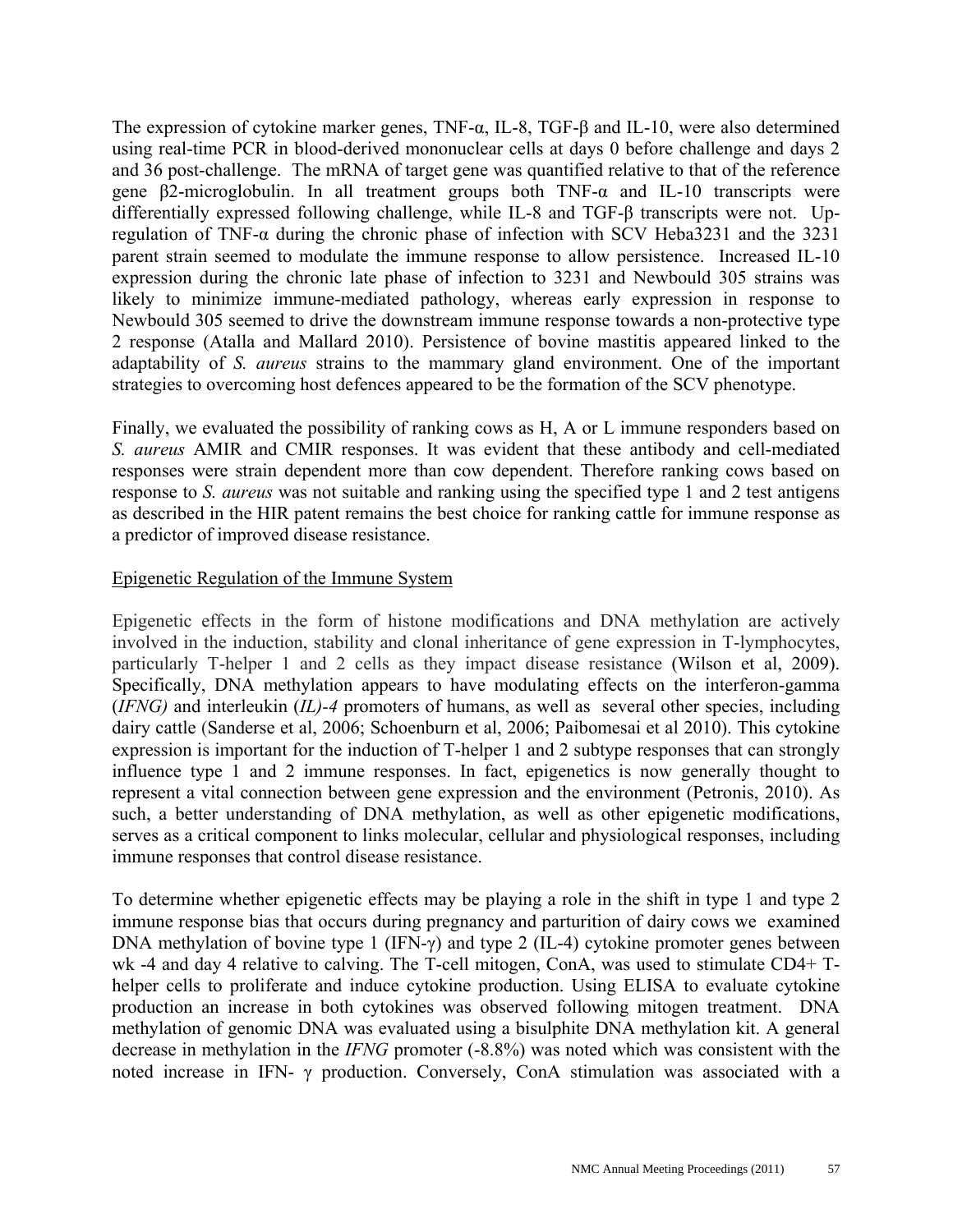general increase in methylation at the *IL4* promoter (+13.9%) (Hussey et al 2010). Inverse methylation patterns between these two cytokines have been previously reported for other species and are consistent with their opposing regulatory functions (Wilson et al 2009).

The synthetic glucocorticoid, dexamethasone (Dex), was then used to simulate corticosteroid effects that can occur around parturition. Epigenetic influences in the 2 cytokine promoters in response to this immunosuppressive hormone indicated increased methylation of IFNG (+18%) and decreased methylation of IL4 (-31%) (Hussey et al 2010). Sub-optimal IR, increases disease risk, and changes in the balance between type 1 and type 2 IR during peripartum have been previously reported (Shaver-Weaver et al 1999; Wagter et al 2000; Sordillo et al 2009). However, epigenetic influences on bovine cytokine genes, known to steer type 1 and 2 IR, have not been previously reported and as seen here are expected to play a critical role in the IR bias that dictates the nature of immunity during the calving period.

### Practical Implication of the High Immune Response (HIR) Technology

Breeding companies distribute sire proofs (breeding values) to improve mastitis that include Somatic Cell Score (SCS) as an indicator of udder health. SCS, however focuses only on one disease, whereas HIR focuses on broad-based disease resistance. Breeding companies in Canada, including the Semex Alliance, are also beginning to distribute semen from various breeds that are more resistant to disease; for example, Norwegian Red cattle. Dairy Herd Improvement (DHI) companies, such as CanWest DHI provide information on SCS and bacterial colony forming units in individual milk samples, as well as offer diagnostic milk ELISA tests for *S. aureus* mastitis, Johne's Disease, and Bovine Leukosis Virus. Nutrition companies are offering rations that support optimal health and may enhance immune response while pharmaceutical companies market and distribute vaccines that prevent respiratory and gastrointestinal infections in cattle, and Gram negative intramammary infections in lactating cows. However, no company as of yet has attempted to produce a product or service that provides the producer or breeding company with an indication of how well their cattle may respond and/or resist infection to many different micro-organisms, and HIR technology is designed to meet that need. Further this technology offers a solution that results in a reduction in disease occurrence, a reduced use of antibiotics, a reduction in the cost of food animal production, and this translates into an increased quality of food for the consumer.

Qualitative market research was conducted by an independent firm, Agri-Studies (Guelph, Ontario), using 3 focus groups to assess interest in the HIR technology among dairy producers and the dairy support industry, including pharmaceutical companies, dairy herd improvement organizations, veterinarians, breeding and feed companies, and government. Results showed significant interest among dairy producers to use HIR to identify calves or cows with High Immune Response (75% of producers). They acknowledged that the technology would provide beneficial information for culling decisions, grouping, breeding, and/or treating animals, but the key benefit they saw was the ability to cull animals as calves and save the cost of raising animal that later may have significant health issues. They also saw the value of using sires that were classified as HIR to improve the health of their herds. Among participants from the dairy support industry, the most common benefits cited included the use of HIR technology as a diagnostic tool to target therapeutic drugs or vaccines toward the various IR phenotypes, to improve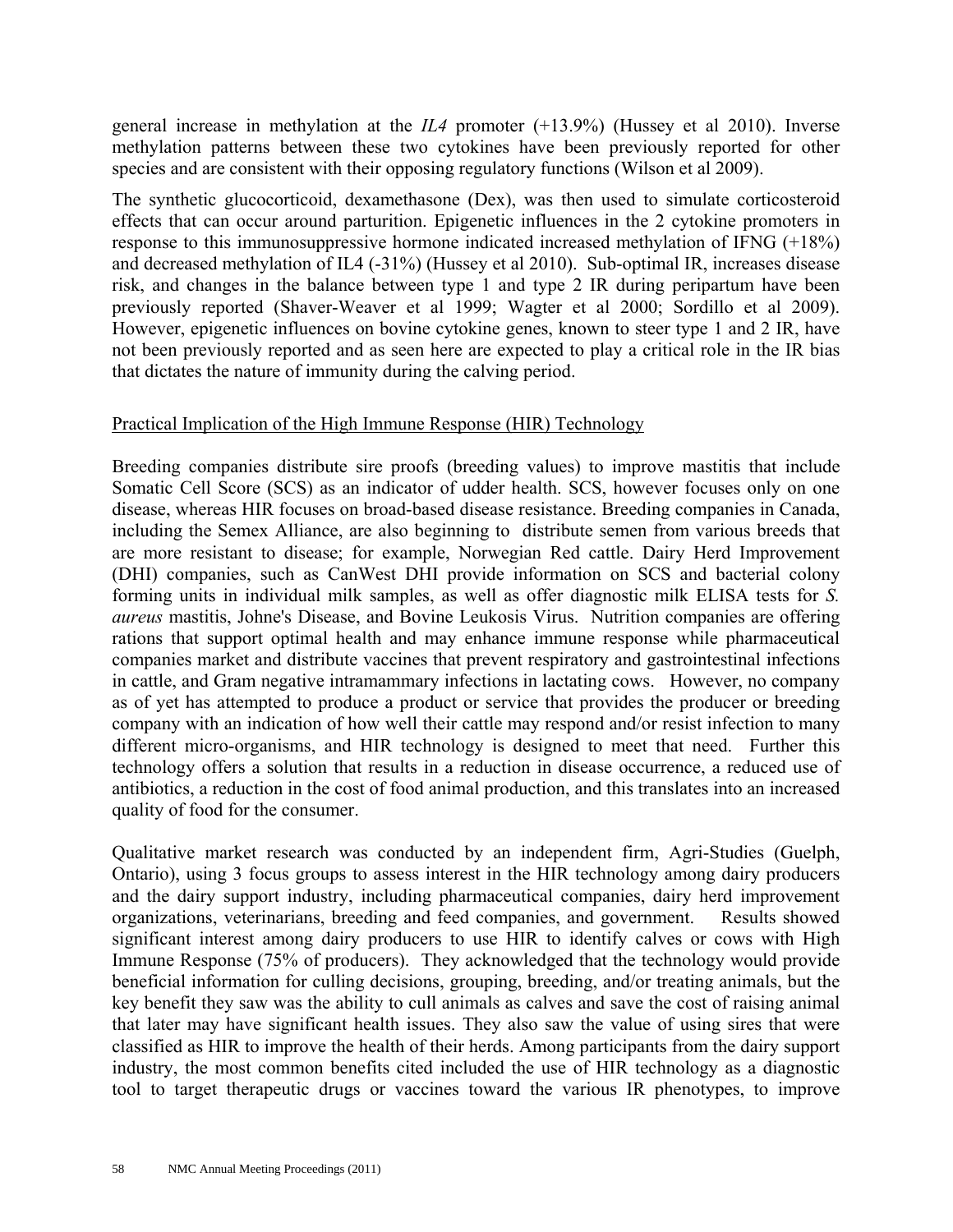genetics, and to increase business opportunities with dairy producers. Further market assessment and beta testing of dairy herds is now underway to finalize the transferability of the technology to the marketplace.



## References

Atalla, H., C. Gyles, C.L. Jacob, H. Moisan, F. Malouin, and B. Mallard. 2008. Characterization of a *Staphylococcus aureus* small colony variant (SCV) associated with persistent bovine mastitis. Foodborne Pathog. Dis. 5(6):785-799.

Atalla, H., C. Gyles, B. Wilkie, K. Leslie, and B. Mallard. 2009. Somatic cell scores and clinical signs following experimental intramammary infection of dairy cows with a *Staphylococcus aureus* small colony variant (S. aureus SCV) in comparison to other bovine strains. Vet. Microbiol.137:326-334.

Atalla, H., C. Gyles, B. Wilkie, K. Leslie, L. Mutharia and B.A. Mallard. 2010. Antibody and cell-mediated immune response to *Staphylococcus aureus* small colony variants (SCV) and their parent strains. Developmental and Comparative Immunology. 34 (12):1283-1290.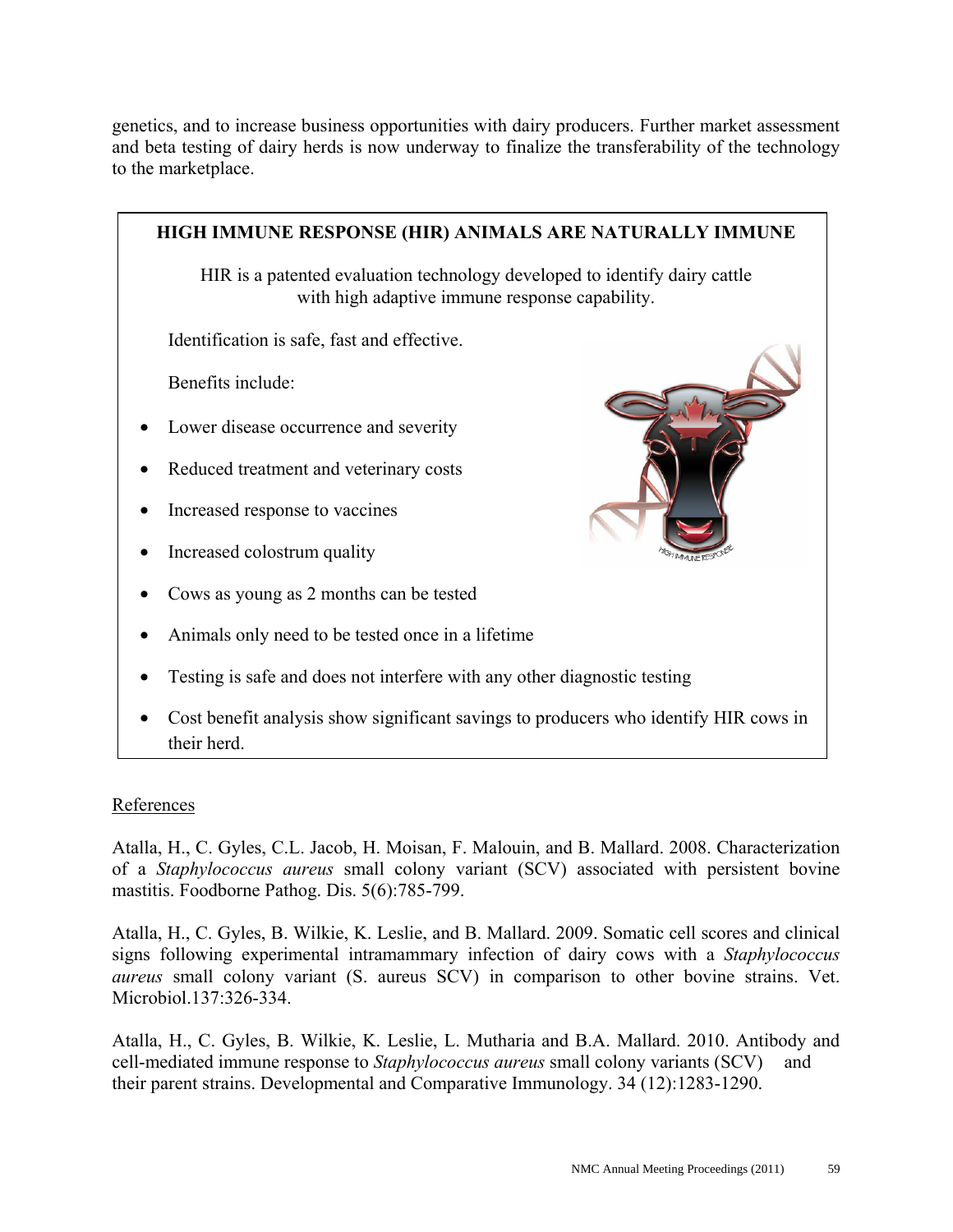Atalla, H. and B.A. Mallard. 2010. Staphylococcus aureus Small Colony Variants (SCV) in the Context of Bovine Mastitis Host-Pathogen Interaction. Proc. Canadian Society of Immunology, 23nd Annual CSI Conference, Sheraton on the Falls Hotel. Niagara Falls, ON. April 23-26. Abstract.

Abdel-Azim, G.A., A.E. Freeman, M.E. Kehrli, Jr., S.C. Kelm, J.L. Burton, A.L. Kuck, and S. Schnell. 2005. Genetic basis and risk factors for infectious and noninfectious diseases in US Holsteins. I. Estimation of genetic parameters for single diseases and general health. J. Dairy Sci. 88(3):1199-1207.

Canadian Bovine Mastitis Research Network, Aug 2009. "What's New in the World of Mastitis Research?"

http://www.medvet.umontreal.ca/rcrmb/dynamiques/PDF\_AN/Results/NewspaperWhatsNew.pd f.

DeLaPaz, J. MSc thesis. 2008. Using humoral and cellular response to novel antigens in periparturient dairy cows as a measure of genetic disease resistance in dairy cows. University of North Florida, College of Vet. Med., Gainsville, USA.

Delves, P.J., and I.M. Roitt. 2000. The Immune System. *NEJM* 343:108-117.

Glazier, A.M., J.H. Nadeau, and T.J. Aitman. 2002. Finding genes that underlie complex traits. Science 298(5602):2345-2349.

Hine, B.C., S.L. Cartwright, and B.A. Mallard. 2010. Adaptive Immune Responses in Holstein Heifers: Effect of age and pregnancy status on adaptive immune responses of Canadian Holstein replacement heifers. *J. Dairy Sci*. (accepted Sept 2010).

Hussey B., M Paibomesai, M. Nino-Soto, and B.A. Mallard. 2010. Parturition and Dexamethasone Effects on DNA Methylation Patterns of *IFNγ* and *IL4* Promoters in Holstein Dairy Cow CD4+ T-Lymphocytes. (under review).

Kelm, S.C., A.E. Freeman, and M.E. Kehrli, Jr. 2001. Genetic control of disease resistance and immunoresponsiveness. Vet. Clin. North Am. Food Anim Pract. 17(3):477-493.

Leyva-Baca, I., G. Pighetti, and N.A. Karrow. 2008a. Genotype-specific IL8RA gene expression in bovine neutrophils in response to Escherichia coli lipopolysaccharide challenge. Anim Genet. 39(3):298-300.

Leyva-Baca, I., F. Schenkel, J. Martin, and N.A. Karrow. 2008b. Polymorphisms in the 5' upstream region of the CXCR1 chemokine receptor gene, and their association with somatic cell score in Holstein cattle in Canada. J. Dairy Sci. 91(1):407-417.

Mallard, B.A. 2007. Immunology and Genetics: Phenotypic, Genetic and Epigenetic Variation of Bovine Immune Reponses and Disease Resistance.  $40^{th}$  Proc. Am. Assoc. Bovine Practitioners. Sept 20-21, Vancouver British Columbia, 40:1-7.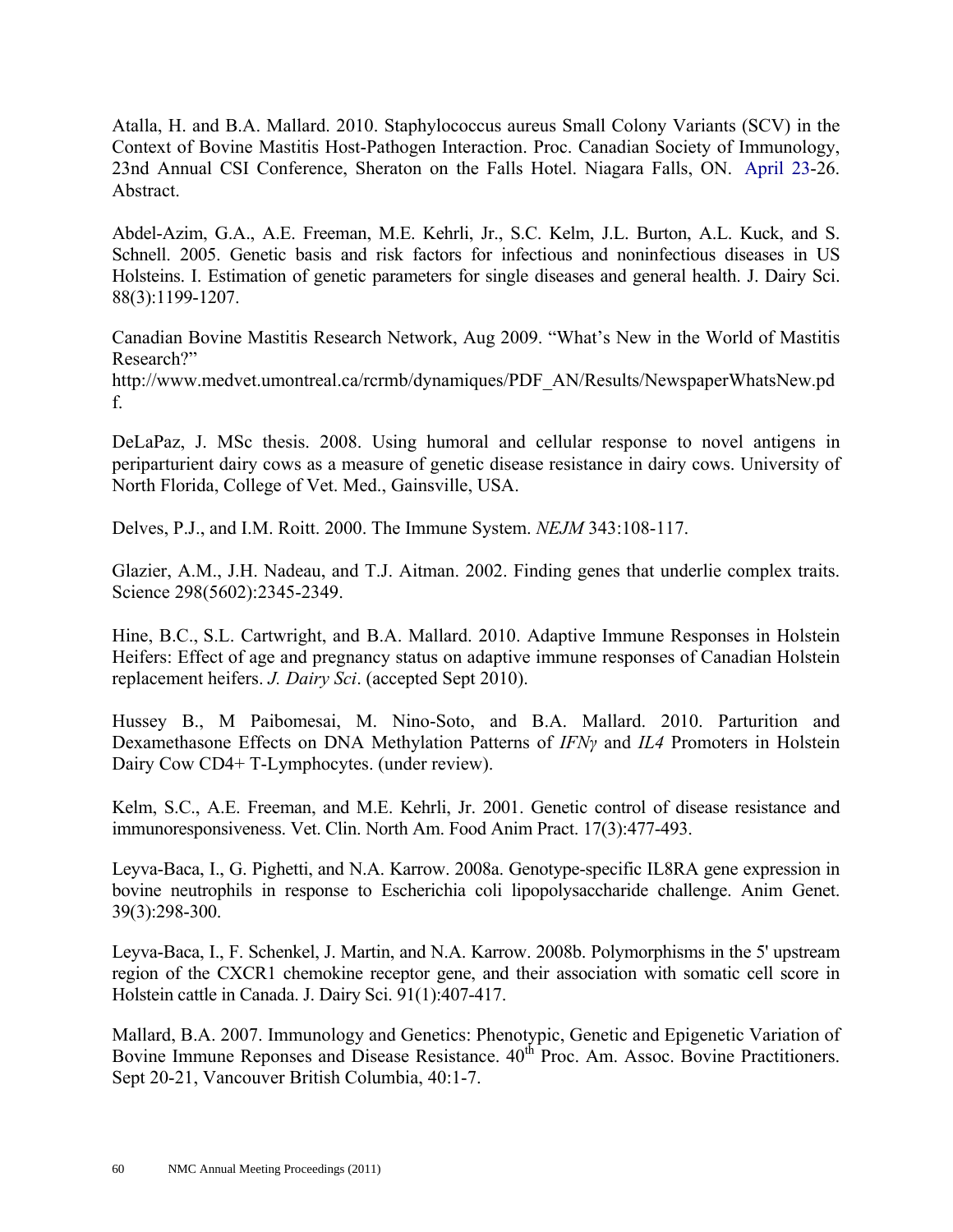Mallard, B.A., A. Heriazon, B. Hine, B. Hussey, F. Miglior, M. Nino-Soto, M. Paibomesai, M. Quinton, K. Thompson, and L. Wagter-Lesperance. 2010. Phenotypic, Genetic and Epigenetic Regulation of the Bovine Immune System. *Proc 9th World Congress Genetics Applied to Livestock Prod*. Aug 1-6, Leipzig, Germany, Vol 1:521.

Mallard, B.A., and B.N. Wilkie. 2007. Phenotypic, Genetic and Epigenetic Variation of Immune Response and Disease Resistance Traits of Pigs. Advances in Pork Production 18:139-146.

Nino-Soto, M., A. Heriazon, M. Quinton, F. Miglior, K. Thompson, and B.A. Mallard. 2008. Differential Gene Expression of High and Low Immune Responder Holstein Dairy Cattle. Dev. Bio. 132:315-320.

Paibomesai, M., Hussey, B., Nino-Soto, M., and B.A. Mallard. March 2010. Epigenetic Modification of IFN-γ and IL-4 gene promoters around the peripartum period in Bos Taurus. Proc. 23rd Annual Canadian Society of Immunology Conference. Abstract 115.

Pant, S.D., F.S. Schenkel, I. Leyva-Baca, B.S. Sharma, and N.A. Karrow. 2008. Identification of polymorphisms in bovine TLR2 and CARD15,associations between CARD15 polymorphisms and milk somatic cell score in Canadian Holsteins, and functional relevance of SNP c.3020A>T. Dev. Biol. (Basel) 132:247-253.

Petronis, A., 2010. Epigenetics as a unifying principle in the aetiology of complex traits and diseases. Nature. 465:712-727.

Sanderse, H.B, M. Nino-Soto, and B.A. Mallard. 2006. Epigenetic Influences on Promoter Regions of Bovine Interleukin-4 (IL4) and Interferon-gamma (IFN-g) Genes During Peripartum Period of Dairy Cows. Proc. Int. Soc. Animal Functional Genomics, May 16-19, East Lansing, Michigan.

Shafer-Weaver, K.A., C.M. Corl, and L.M. Sordillo. 1999. Shifts in bovine CD4+ subpopulations increase T-helper-2 compared with T-helper-1 effector cells during the postpartum period. J Dairy Sci. 82, 1696-706.

Shafer-Weaver, K.A., and L.M. Sordillo. 1997. Bovine CD8+ suppressor lymphocytes alter immune responsiveness during the postpartum period. Vet. Immunol. Immunopathol. 56(1-2):53-64.

Sharma, B.S., J. Mount, and N.A. Karrow. 2008. Functional characterization of a single nucleotide polymorphism in the 5' UTR region of the bovine toll-like receptor 4 gene. Dev. Biol. (Basel) 132:331-336.

Sordillo, L.M., G.A. Contreras, and S.L. Aitken. 2009. Metabolic factors affecting the inflammatory response of periparturient dairy cows. Anim Health Res Rev. 10: 53-63.

Tao, W., and B. Mallard. 2007. Differentially expressed genes associated with Staphylococcus aureus mastitis of Canadian Holstein cows. Vet. Immunol. Immunopathol. 120(3-4):201-211.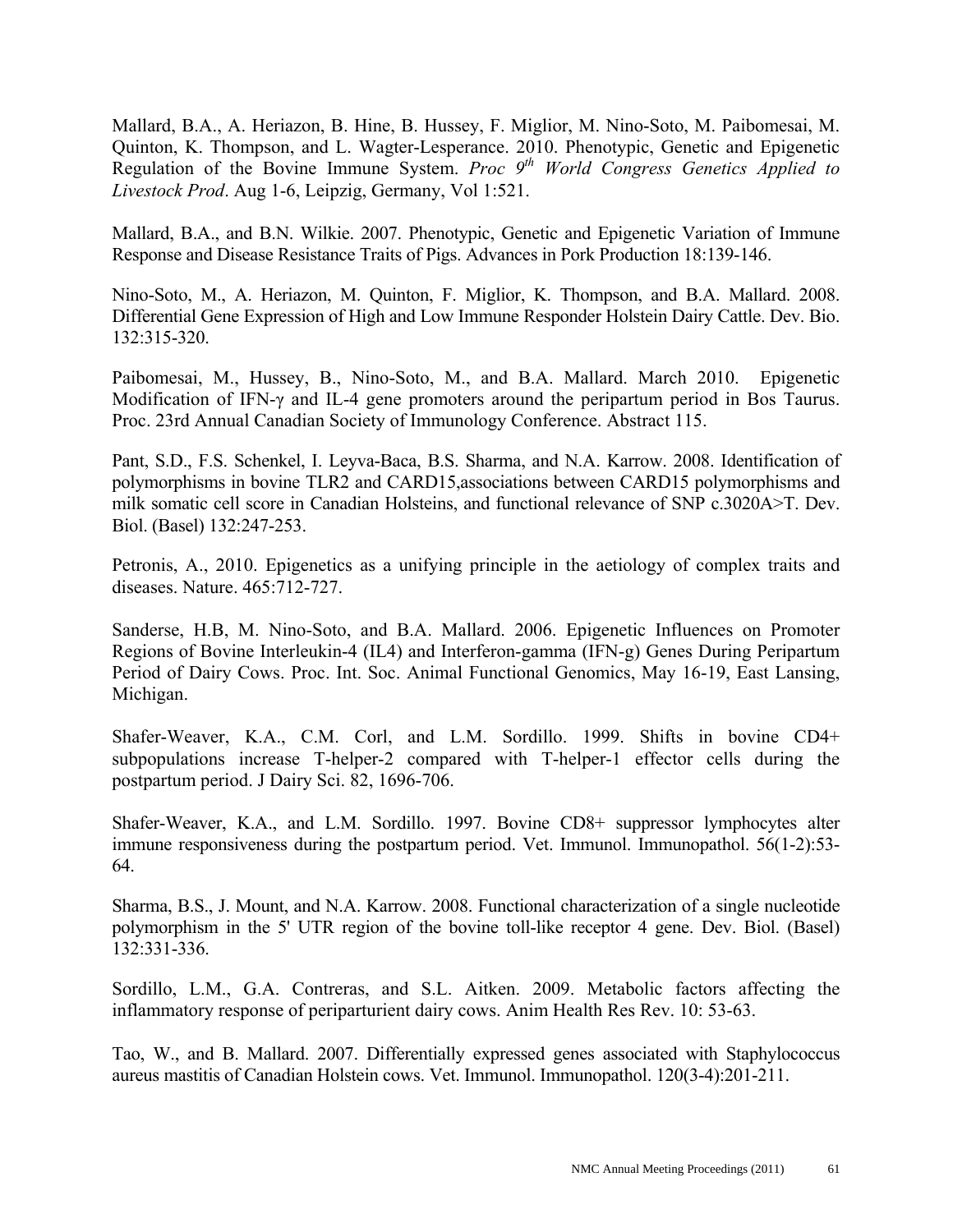Thompson-Crispi, K.A., F. Miglior, and B.A. Mallard. 2010. Proc Annual Canadian Bovine Mastitis Research Network. Nov 10-11. Mississauga, Ontario. Poster No. 8. Abstract pg 36.

Wagter, L.C., B.A. Mallard, B.N. Wilkie, K.E. Leslie, P.J. Boettcher, and J.C. Dekkers. 2000. A quantitative approach to classifying Holstein cows based on antibody responsiveness and its relationship to peripartum mastitis occurrence. J. Dairy Sci. 83(3):488-498.

Wagter, L.C., B.A. Mallard, B.N. Wilkie, K.E. Leslie, P.J. Boettcher, and J.C. Dekkers. 2003. The relationship between milk production and antibody response to ovalbumen during the peripartum period. J. Dairy Sci. 86(1):169-173.

Wilson, C.B., E. Rowell, and M. Sekimata. 2009. Epigenetic control of T-helper-cell differentiation. Nat Rev Immunol. 9: 91-105.

Table 1. Estimated Odds Ratio (and Confidence Intervals) of Disease Incidence by Immune Category in Peripartum Holstein Cows (n=875) from Large US Dairy Herd.

| <b>Disease</b>                                                    | <b>Mastitis</b>            | <b>Metritis</b>            | <b>Ketosis</b>             | <b>Retained Placenta</b>   |
|-------------------------------------------------------------------|----------------------------|----------------------------|----------------------------|----------------------------|
| <b>Immune Response</b><br><b>Category</b>                         | <b>AMIR</b><br><b>CMIR</b> | <b>CMIR</b><br><b>AMIR</b> | <b>AMIR</b><br><b>CMIR</b> | <b>AMIR</b><br><b>CMIR</b> |
| High versus Average<br>Immune Responders                          | 2.14<br>1.76               | 0.52<br>7.40               | 1.75<br>1.05               | 0.65<br>1.94               |
| Confidence Interval                                               | $(1.08 - 4.08)$            | $(0.23 - 60.25)$           | $(0.40 - 4.45)$            | $(0.21 - 6.45)$            |
| $AMIR + CMIR$<br>Odds Ratios for<br>High vs Average<br>Responders | 3.9                        | 7.9                        | 2.8                        | 2.6                        |
| <b>Disease</b>                                                    | 22%                        | 5.3%                       | 5.8%                       | 7.4%                       |
| Occurrence<br>During this Study                                   | <b>Mastitis</b>            | <b>Metritis</b>            | Ketosis                    | <b>Retained Placenta</b>   |

*Source:* Adapted from - DeLaPaz, Jason. MSc Thesis, University of Florida, 2008.

AMIR, Antibody-mediated Immune Response; CMIR, Cell-mediated Immune Response.